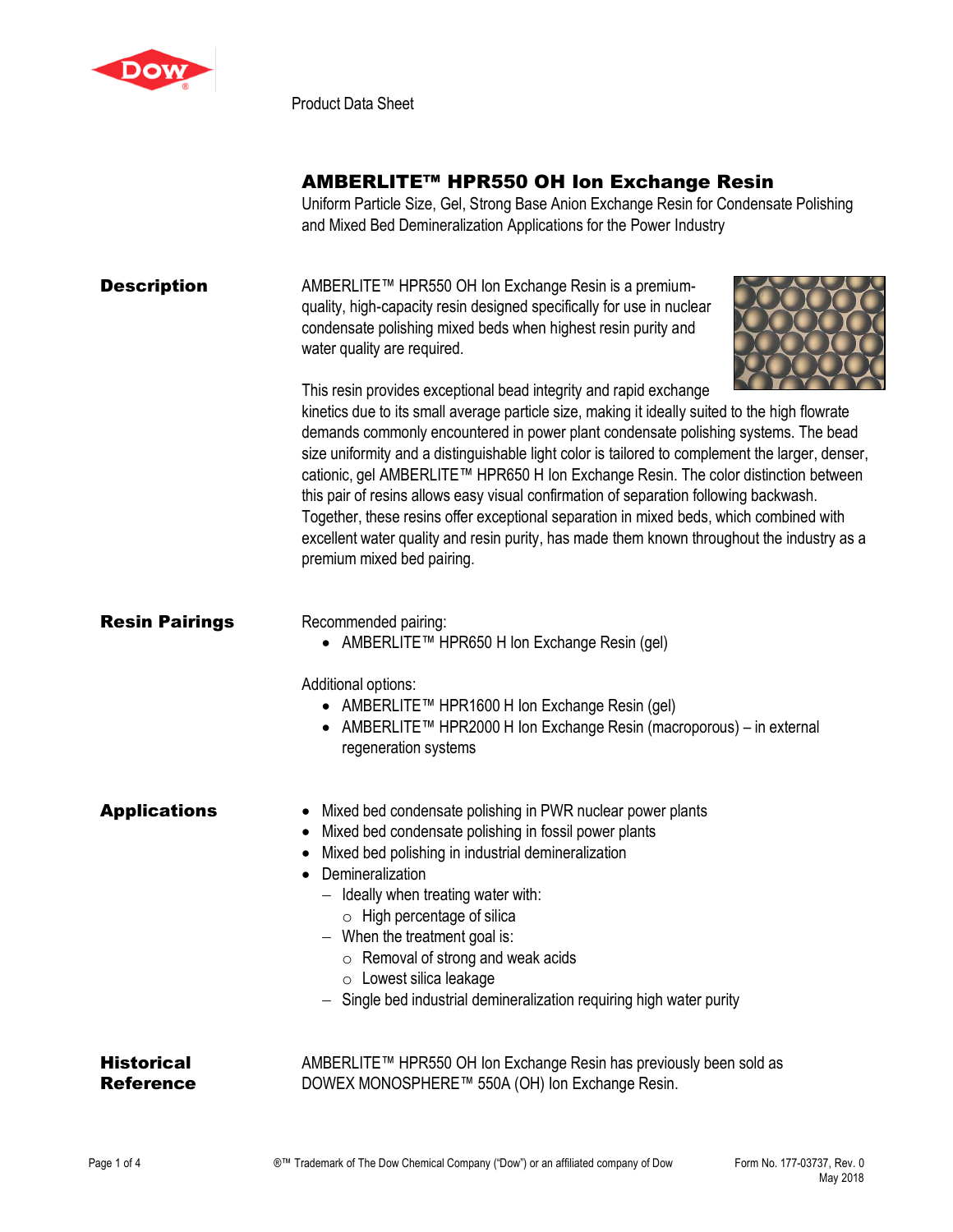## Typical Physical and Chemical Properties\*\*

| Copolymer<br>Styrene-divinylbenzene<br>Matrix<br>Gel<br>Strong base anion<br>Type<br>Trimethylammonium<br><b>Functional Group</b><br><b>Physical Form</b><br>White to yellow, translucent, spherical beads<br><b>Chemical Properties</b><br>Ionic Form as Shipped<br>OH-<br><b>Total Exchange Capacity</b><br>$\geq$ 1.1 eq/L (OH <sup>-</sup> form)<br><b>Water Retention Capacity</b><br>55.0 - 65.0% (OH <sup>-</sup> form)<br>Ionic Conversion<br>OH-<br>$\geq 95\%$<br>CO <sub>3</sub> <sup>2</sup><br>$\leq 5\%$<br>$Cl^-$<br>≤ $0.5%$<br><b>Particle Size</b><br>Particle Diameter §<br>$590 \pm 50$ µm<br>$≤ 1.10$<br>Uniformity Coefficient<br>$<$ 300 $\mu$ m<br>$\leq 0.5\%$<br>$>850 \mu m$<br>≤ 1.0%<br><b>Purity</b><br>Metals, dry basis:<br>Na<br>$\leq 50$ mg/kg<br>Κ<br>$\leq 50$ mg/kg<br>Fe<br>$\leq 50$ mg/kg<br>Cu<br>$\leq 10$ mg/kg<br>$\leq 50$ mg/kg<br>Ca<br>$\leq 50$ mg/kg<br>Mg<br>Al<br>$\leq 50$ mg/kg<br>$\leq 10$ mg/kg<br>Heavy Metals (as Pb)<br><b>Stability</b><br>Whole Uncracked Beads<br>$\geq 95%$<br>Friability:<br>$\geq$ 350 g/bead<br>Average<br>$> 200$ g/bead<br>$\geq 95\%$<br>$\text{Cl}^- \longrightarrow \text{OH}^- \leq 25\%$<br>Swelling<br><b>Density</b><br>Particle Density<br>1.08 g/mL<br>Shipping Weight<br>660 g/L | <b>Physical Properties</b> |  |
|----------------------------------------------------------------------------------------------------------------------------------------------------------------------------------------------------------------------------------------------------------------------------------------------------------------------------------------------------------------------------------------------------------------------------------------------------------------------------------------------------------------------------------------------------------------------------------------------------------------------------------------------------------------------------------------------------------------------------------------------------------------------------------------------------------------------------------------------------------------------------------------------------------------------------------------------------------------------------------------------------------------------------------------------------------------------------------------------------------------------------------------------------------------------------------------------------------------------------------------------------------------------------------|----------------------------|--|
|                                                                                                                                                                                                                                                                                                                                                                                                                                                                                                                                                                                                                                                                                                                                                                                                                                                                                                                                                                                                                                                                                                                                                                                                                                                                                  |                            |  |
|                                                                                                                                                                                                                                                                                                                                                                                                                                                                                                                                                                                                                                                                                                                                                                                                                                                                                                                                                                                                                                                                                                                                                                                                                                                                                  |                            |  |
|                                                                                                                                                                                                                                                                                                                                                                                                                                                                                                                                                                                                                                                                                                                                                                                                                                                                                                                                                                                                                                                                                                                                                                                                                                                                                  |                            |  |
|                                                                                                                                                                                                                                                                                                                                                                                                                                                                                                                                                                                                                                                                                                                                                                                                                                                                                                                                                                                                                                                                                                                                                                                                                                                                                  |                            |  |
|                                                                                                                                                                                                                                                                                                                                                                                                                                                                                                                                                                                                                                                                                                                                                                                                                                                                                                                                                                                                                                                                                                                                                                                                                                                                                  |                            |  |
|                                                                                                                                                                                                                                                                                                                                                                                                                                                                                                                                                                                                                                                                                                                                                                                                                                                                                                                                                                                                                                                                                                                                                                                                                                                                                  |                            |  |
|                                                                                                                                                                                                                                                                                                                                                                                                                                                                                                                                                                                                                                                                                                                                                                                                                                                                                                                                                                                                                                                                                                                                                                                                                                                                                  |                            |  |
|                                                                                                                                                                                                                                                                                                                                                                                                                                                                                                                                                                                                                                                                                                                                                                                                                                                                                                                                                                                                                                                                                                                                                                                                                                                                                  |                            |  |
|                                                                                                                                                                                                                                                                                                                                                                                                                                                                                                                                                                                                                                                                                                                                                                                                                                                                                                                                                                                                                                                                                                                                                                                                                                                                                  |                            |  |
|                                                                                                                                                                                                                                                                                                                                                                                                                                                                                                                                                                                                                                                                                                                                                                                                                                                                                                                                                                                                                                                                                                                                                                                                                                                                                  |                            |  |
|                                                                                                                                                                                                                                                                                                                                                                                                                                                                                                                                                                                                                                                                                                                                                                                                                                                                                                                                                                                                                                                                                                                                                                                                                                                                                  |                            |  |
|                                                                                                                                                                                                                                                                                                                                                                                                                                                                                                                                                                                                                                                                                                                                                                                                                                                                                                                                                                                                                                                                                                                                                                                                                                                                                  |                            |  |
|                                                                                                                                                                                                                                                                                                                                                                                                                                                                                                                                                                                                                                                                                                                                                                                                                                                                                                                                                                                                                                                                                                                                                                                                                                                                                  |                            |  |
|                                                                                                                                                                                                                                                                                                                                                                                                                                                                                                                                                                                                                                                                                                                                                                                                                                                                                                                                                                                                                                                                                                                                                                                                                                                                                  |                            |  |
|                                                                                                                                                                                                                                                                                                                                                                                                                                                                                                                                                                                                                                                                                                                                                                                                                                                                                                                                                                                                                                                                                                                                                                                                                                                                                  |                            |  |
|                                                                                                                                                                                                                                                                                                                                                                                                                                                                                                                                                                                                                                                                                                                                                                                                                                                                                                                                                                                                                                                                                                                                                                                                                                                                                  |                            |  |
|                                                                                                                                                                                                                                                                                                                                                                                                                                                                                                                                                                                                                                                                                                                                                                                                                                                                                                                                                                                                                                                                                                                                                                                                                                                                                  |                            |  |
|                                                                                                                                                                                                                                                                                                                                                                                                                                                                                                                                                                                                                                                                                                                                                                                                                                                                                                                                                                                                                                                                                                                                                                                                                                                                                  |                            |  |
|                                                                                                                                                                                                                                                                                                                                                                                                                                                                                                                                                                                                                                                                                                                                                                                                                                                                                                                                                                                                                                                                                                                                                                                                                                                                                  |                            |  |
|                                                                                                                                                                                                                                                                                                                                                                                                                                                                                                                                                                                                                                                                                                                                                                                                                                                                                                                                                                                                                                                                                                                                                                                                                                                                                  |                            |  |
|                                                                                                                                                                                                                                                                                                                                                                                                                                                                                                                                                                                                                                                                                                                                                                                                                                                                                                                                                                                                                                                                                                                                                                                                                                                                                  |                            |  |
|                                                                                                                                                                                                                                                                                                                                                                                                                                                                                                                                                                                                                                                                                                                                                                                                                                                                                                                                                                                                                                                                                                                                                                                                                                                                                  |                            |  |
|                                                                                                                                                                                                                                                                                                                                                                                                                                                                                                                                                                                                                                                                                                                                                                                                                                                                                                                                                                                                                                                                                                                                                                                                                                                                                  |                            |  |
|                                                                                                                                                                                                                                                                                                                                                                                                                                                                                                                                                                                                                                                                                                                                                                                                                                                                                                                                                                                                                                                                                                                                                                                                                                                                                  |                            |  |
|                                                                                                                                                                                                                                                                                                                                                                                                                                                                                                                                                                                                                                                                                                                                                                                                                                                                                                                                                                                                                                                                                                                                                                                                                                                                                  |                            |  |
|                                                                                                                                                                                                                                                                                                                                                                                                                                                                                                                                                                                                                                                                                                                                                                                                                                                                                                                                                                                                                                                                                                                                                                                                                                                                                  |                            |  |
|                                                                                                                                                                                                                                                                                                                                                                                                                                                                                                                                                                                                                                                                                                                                                                                                                                                                                                                                                                                                                                                                                                                                                                                                                                                                                  |                            |  |
|                                                                                                                                                                                                                                                                                                                                                                                                                                                                                                                                                                                                                                                                                                                                                                                                                                                                                                                                                                                                                                                                                                                                                                                                                                                                                  |                            |  |
|                                                                                                                                                                                                                                                                                                                                                                                                                                                                                                                                                                                                                                                                                                                                                                                                                                                                                                                                                                                                                                                                                                                                                                                                                                                                                  |                            |  |
|                                                                                                                                                                                                                                                                                                                                                                                                                                                                                                                                                                                                                                                                                                                                                                                                                                                                                                                                                                                                                                                                                                                                                                                                                                                                                  |                            |  |
|                                                                                                                                                                                                                                                                                                                                                                                                                                                                                                                                                                                                                                                                                                                                                                                                                                                                                                                                                                                                                                                                                                                                                                                                                                                                                  |                            |  |
|                                                                                                                                                                                                                                                                                                                                                                                                                                                                                                                                                                                                                                                                                                                                                                                                                                                                                                                                                                                                                                                                                                                                                                                                                                                                                  |                            |  |
|                                                                                                                                                                                                                                                                                                                                                                                                                                                                                                                                                                                                                                                                                                                                                                                                                                                                                                                                                                                                                                                                                                                                                                                                                                                                                  |                            |  |
|                                                                                                                                                                                                                                                                                                                                                                                                                                                                                                                                                                                                                                                                                                                                                                                                                                                                                                                                                                                                                                                                                                                                                                                                                                                                                  |                            |  |
|                                                                                                                                                                                                                                                                                                                                                                                                                                                                                                                                                                                                                                                                                                                                                                                                                                                                                                                                                                                                                                                                                                                                                                                                                                                                                  |                            |  |
|                                                                                                                                                                                                                                                                                                                                                                                                                                                                                                                                                                                                                                                                                                                                                                                                                                                                                                                                                                                                                                                                                                                                                                                                                                                                                  |                            |  |
|                                                                                                                                                                                                                                                                                                                                                                                                                                                                                                                                                                                                                                                                                                                                                                                                                                                                                                                                                                                                                                                                                                                                                                                                                                                                                  |                            |  |

§ For additional particle size information, please refer to the **Particle Size Distribution Cross Reference Chart** (Form No. 177-01775).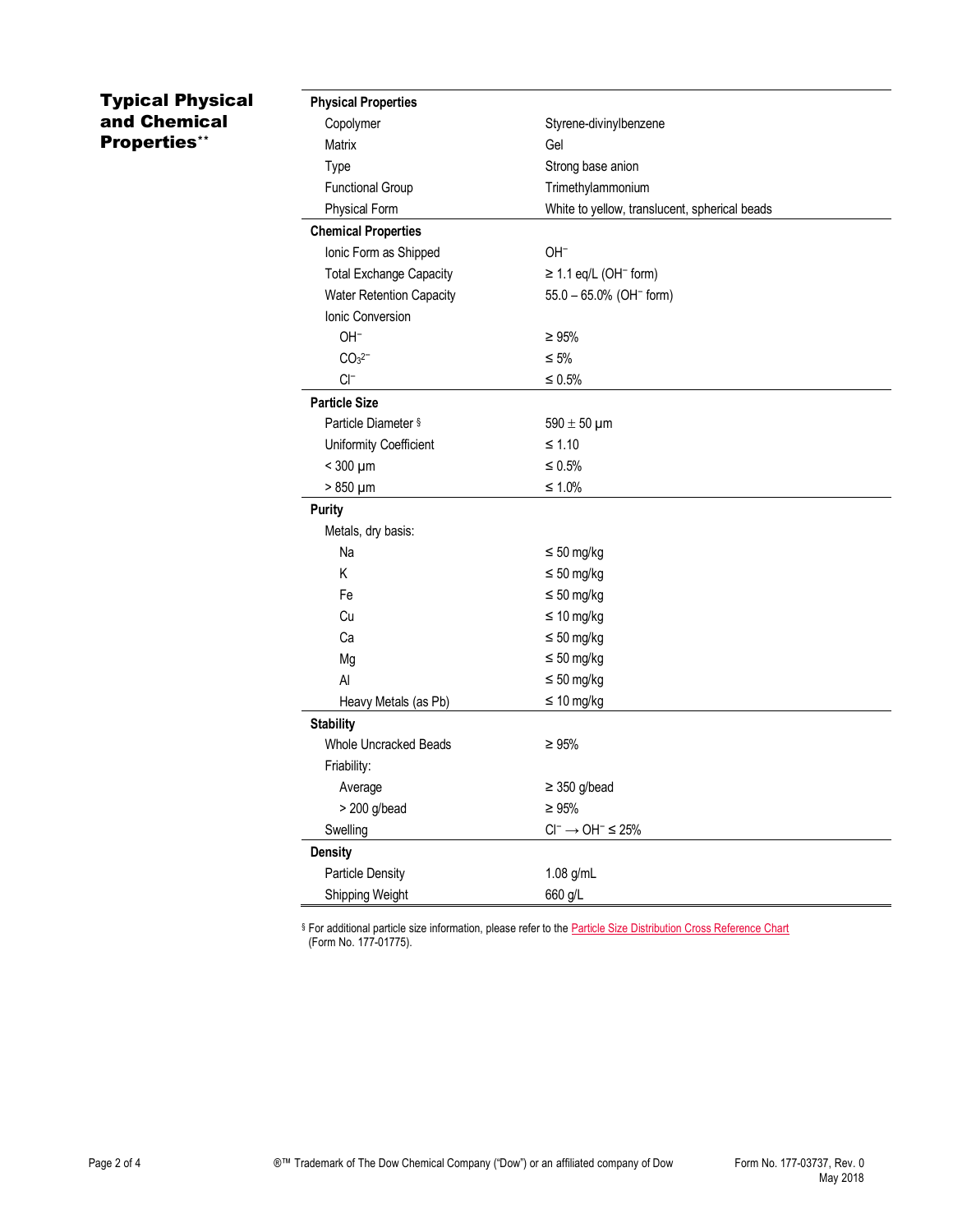| <b>Suggested</b>    | Temperature Range (OH <sup>-</sup> form) ‡                                                                                                                                                    | $5 - 100^{\circ}$ C (41 – 212°F) |
|---------------------|-----------------------------------------------------------------------------------------------------------------------------------------------------------------------------------------------|----------------------------------|
| <b>Operating</b>    | pH Range (Stable)                                                                                                                                                                             | $0 - 14$                         |
| <b>Conditions**</b> |                                                                                                                                                                                               |                                  |
|                     | $\pm$ Operating at elevated temperatures, for example above 60 – 70 °C (140 – 158 °F), may impact the purity of the loop and resin<br>life. Contact our technical representative for details. |                                  |

For additional information regarding recommended minimum bed depth, operating conditions, and regeneration conditions for [mixed beds](http://www.dow.com/webapps/include/GetDoc.aspx?filepath=liquidseps/pdfs/noreg/177-03705.pdf) (Form No. 177-03705) or [separate](http://www.dow.com/webapps/include/GetDoc.aspx?filepath=liquidseps/pdfs/noreg/177-03729.pdf)  [beds](http://www.dow.com/webapps/include/GetDoc.aspx?filepath=liquidseps/pdfs/noreg/177-03729.pdf) (Form No. 177-03729) in water treatment, please refer to our Tech Facts.

**Hydraulic Characteristics** 

Estimated bed expansion of AMBERLITE™ HPR550 OH Ion Exchange Resin as a function of backwash flowrate and temperature is shown in Figure 1.

Estimated pressure drop for AMBERLITE HPR550 OH as a function of service flowrate and temperature is shown in Figure 2. These pressure drop expectations are valid at the start of the service run with clean water.